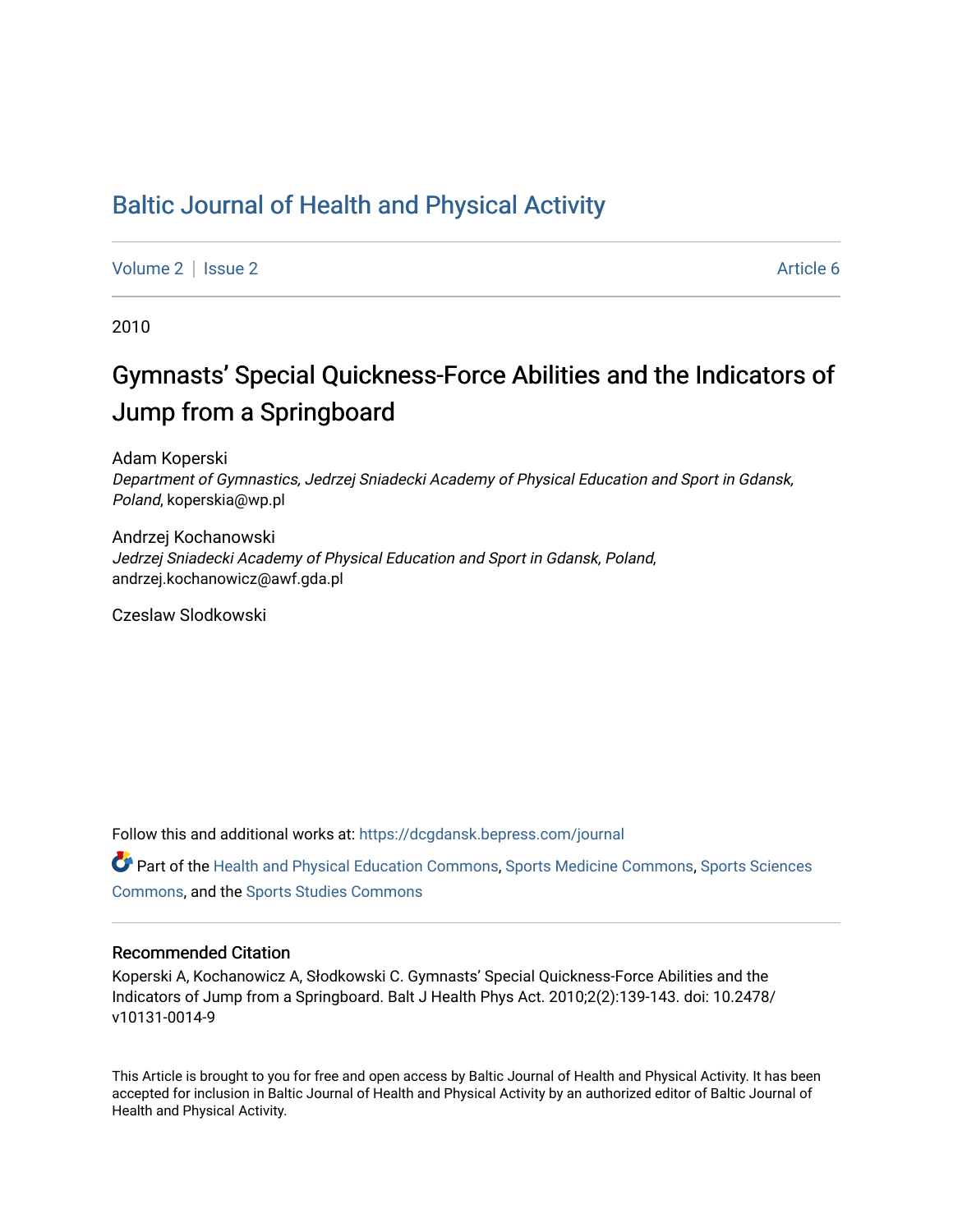|                                                                                                                                                                                                                | <b>Gymnasts' Special Quickness-Force Abilities</b><br>and the Indicators of Jump from a Springboard                                                                                                                                                                                                                                                                                                                                                                                                                                                                                                                                                                                                                                                                                                                                                                                                                                                                                                  |
|----------------------------------------------------------------------------------------------------------------------------------------------------------------------------------------------------------------|------------------------------------------------------------------------------------------------------------------------------------------------------------------------------------------------------------------------------------------------------------------------------------------------------------------------------------------------------------------------------------------------------------------------------------------------------------------------------------------------------------------------------------------------------------------------------------------------------------------------------------------------------------------------------------------------------------------------------------------------------------------------------------------------------------------------------------------------------------------------------------------------------------------------------------------------------------------------------------------------------|
|                                                                                                                                                                                                                | DOI: 10.2478/v10131-0014-9                                                                                                                                                                                                                                                                                                                                                                                                                                                                                                                                                                                                                                                                                                                                                                                                                                                                                                                                                                           |
| <b>Authors' Contribution:</b><br>A - Study Design<br>B - Data Collection<br>C - Statistical Analysis<br>D - Data Interpretation<br>E - Manuscript Preparation<br>F - Literature Search<br>G - Funds Collection | Adam Koperski <sup>(A,B,C,F)</sup> , Andrzej Kochanowicz <sup>(D,E,F)</sup> ,<br>Czesław Słodkowski <sup>(D,E)</sup>                                                                                                                                                                                                                                                                                                                                                                                                                                                                                                                                                                                                                                                                                                                                                                                                                                                                                 |
|                                                                                                                                                                                                                | Jedrzej Sniadecki Academy of Physical Education and Sport in Gdansk,<br>Poland                                                                                                                                                                                                                                                                                                                                                                                                                                                                                                                                                                                                                                                                                                                                                                                                                                                                                                                       |
|                                                                                                                                                                                                                | Key words: artistic gymnastics, quickness and force abilities, take-off power, vault.                                                                                                                                                                                                                                                                                                                                                                                                                                                                                                                                                                                                                                                                                                                                                                                                                                                                                                                |
|                                                                                                                                                                                                                | <b>Abstract</b>                                                                                                                                                                                                                                                                                                                                                                                                                                                                                                                                                                                                                                                                                                                                                                                                                                                                                                                                                                                      |
| <b>Background:</b>                                                                                                                                                                                             | The aim of this research is to find a relation between one's special quickness-force<br>abilities, recorded in laboratory conditions, and physical values, revealed during<br>a gymnastic jump in a real sports contest.                                                                                                                                                                                                                                                                                                                                                                                                                                                                                                                                                                                                                                                                                                                                                                             |
| <b>Material/Methods:</b>                                                                                                                                                                                       | The tests were made on gymnasts, aged 15-18 years, from the Academic Sports<br>Association (AZS) in Gdansk. The gymnasts were a selected group of 8 people who<br>had already practised sport for 9–12 years as contestants. The project was carried<br>out in the Physical Effort Laboratory at the Academy of Physical Education and Sport<br>(AWFIS) in Gdansk, using of the Kistler tensometric platform to measure and analyse<br>the ground reaction forces. The strength of leg muscles and pelvic girdle were<br>checked. The measurements of quickness and force abilities of sportsmen were<br>based on the assessment of power of their take-off and the time in which they<br>contacted the ground. The results were compared with the result analysis of jumps<br>achieved by the contestants in the Individual Polish Championships (Iława 2005). The<br>measurement of the mechanical quantities during the take-off at the springboard was<br>done using the photogrammetric method. |
|                                                                                                                                                                                                                | <b>Results:</b> The statistically highest and important correlation between the results of gymnasts in<br>the quantity of the take-off power, checked on the tensometric platform and at the<br>springboard was with the value being $r=0.916$ for $p\leq 0.05$ . A crucial correlation was<br>also observed for the time of the contestant's contact with the ground in laboratory<br>tests and the same parameter measured during the contestant's taking off the<br>springboard ( $r = 0.668$ ).                                                                                                                                                                                                                                                                                                                                                                                                                                                                                                  |
| <b>Conclusions:</b>                                                                                                                                                                                            | The analysis of test results reveals a strict correlation between the level of one's<br>abilities in quickness and force in laboratory conditions and physical values revealed<br>during the take-off from a springboard in an actual contest.<br>The measurement of the quickness-force abilities (the power of take-off) in laboratory<br>conditions can be used as the measurement of the sportsmen's preparation for the<br>gymnastic jump.                                                                                                                                                                                                                                                                                                                                                                                                                                                                                                                                                      |
| Word count: 1144                                                                                                                                                                                               |                                                                                                                                                                                                                                                                                                                                                                                                                                                                                                                                                                                                                                                                                                                                                                                                                                                                                                                                                                                                      |
| Tables: 3                                                                                                                                                                                                      | Received: June 2010                                                                                                                                                                                                                                                                                                                                                                                                                                                                                                                                                                                                                                                                                                                                                                                                                                                                                                                                                                                  |

Figures: - References: 20 Accepted: Semptember 2010 Published: December 2010

#### Address for correspondence:

Mgr Adam Koperski

Academy of Physical Education and Sport, Department of Gymnastics, 80-336 Gdańsk, Poland, ul. K. Górskiego 1 Phone: +4858 554-73-21, e-mail: koperskia@wp.pl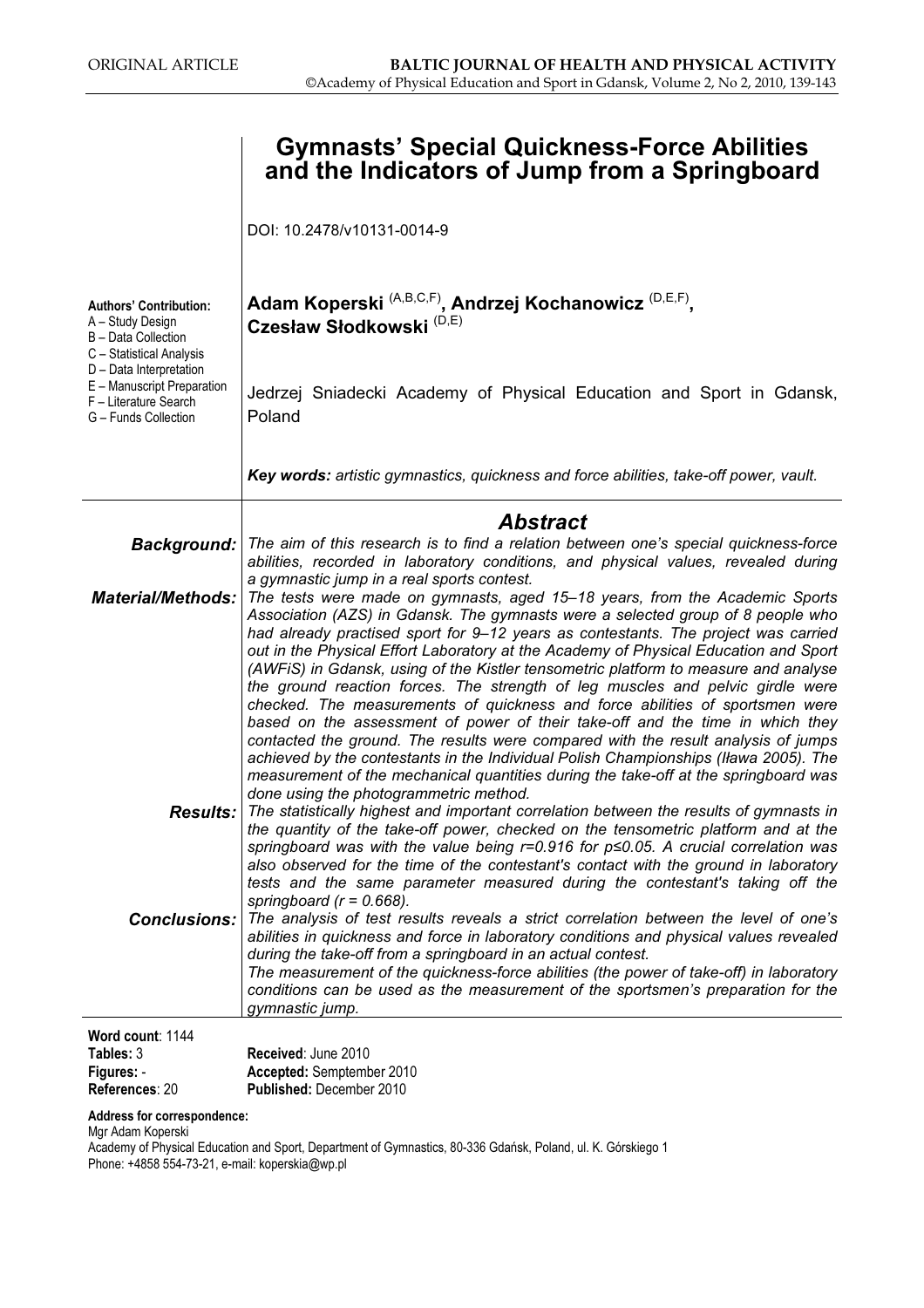#### Introduction

The demonstration of the power of muscles, being one of the most important motor skills in artistic gymnastics, requires multi-directional research which will help to locate important points in the training process of gymnasts at various stages of their advancement [1,2,3,4,5]. Because of the specificity of this sport discipline, determination of one's quickness and force is a rich source of information on one's potential and it is an important indicator of the effectiveness of his/her training process [6,7,8,9,10,11]. There is a close relation between one's quickness and force abilities and the way in which one performs a given motion task, receiving a specific result in sport [12,13,14,15,16].

In artistic gymnastic, the character of muscle work depends on the requirements in particular contests in all-around gymnastics. A gymnastic vault is characterised by a short time of performance with the optimum use of one's quickness-force as well as co-ordination skills in every phase of the jump [17,18].

The aim of this research is to find a relation between one's special quickness-force abilities, recorded in laboratory conditions, and physical values, revealed during a gymnastic jump in a real sports contest.

#### Material and method

The tests were made on gymnasts, aged 15–18 years, from the Academic Sports Association (AZS) in Gdansk. The gymnasts were a selected group of 8 people who had already practised sport for 9–12 years as contestants. The entire project was carried out in the Physical Effort Laboratory at the Academy of Physical Education and Sport (AWFiS) in Gdansk, using of the Kistler tensometric platform to measure and analyse the ground reaction forces. The following data were checked: the strength of leg muscles and pelvic girdle. The measurements of quickness and force abilities of sportsmen were based on the assessment of power of their take-off and the time in which they contacted the ground. The results were compared with the result analysis of jumps achieved by the contestants in the Individual Polish Championships (Iława 2005). The measurement of the mechanical quantities during the take-off at the springboard was done using the photogrammetric method. Next, the collected material was analysed statistically using the Excel and Statistica 7.0 PL software.

#### Results

The highest power was achieved in jumps on the tensometric pathway by Ł.M. (65.0), and the lowest one by S.P. (45.2 W). The mean result of the group was 56.2 W, against relatively low dissipation of the results (standard deviation  $-6.5$ ). The shortest time of contact with the ground was obtained by gymnast W.A. (0.117 s), and the longest one by J.P. (0.17 s). The mean time of contact with the ground in the research group was 0.15 s, with standard deviation at 0.02 (Tab. 1).

The extreme results recorded during the take-off at the springboard at the Polish Championships (Iława 2005) achieved by the same gymnasts as in the laboratory condition were Ł.M. 4987 W and S.P. 3228 W respectively, while the shortest time of contact with the sprongboard, 0.12 s, was obtained by gymnasts W.A. and R.B. and the longest one, 0.15 s, by J.P. and R.M. – 0.15 s. The mean contact with the springboard of the group was 0.13 s, and the standard deviation was 0.01 (Tab. 2).

The statistically highest and important correlation between the results of gymnasts in the quantity of the take-off power, checked on the tensometric platform and at the springboard was with the value being r=0.916 for p≤0.05 (Tab. 3). A crucial correlation was also observed for the time of the contestant's contact with the ground in laboratory tests and the same parameter measured during the contestant's taking off the springboard ( $r = 0.668$ ).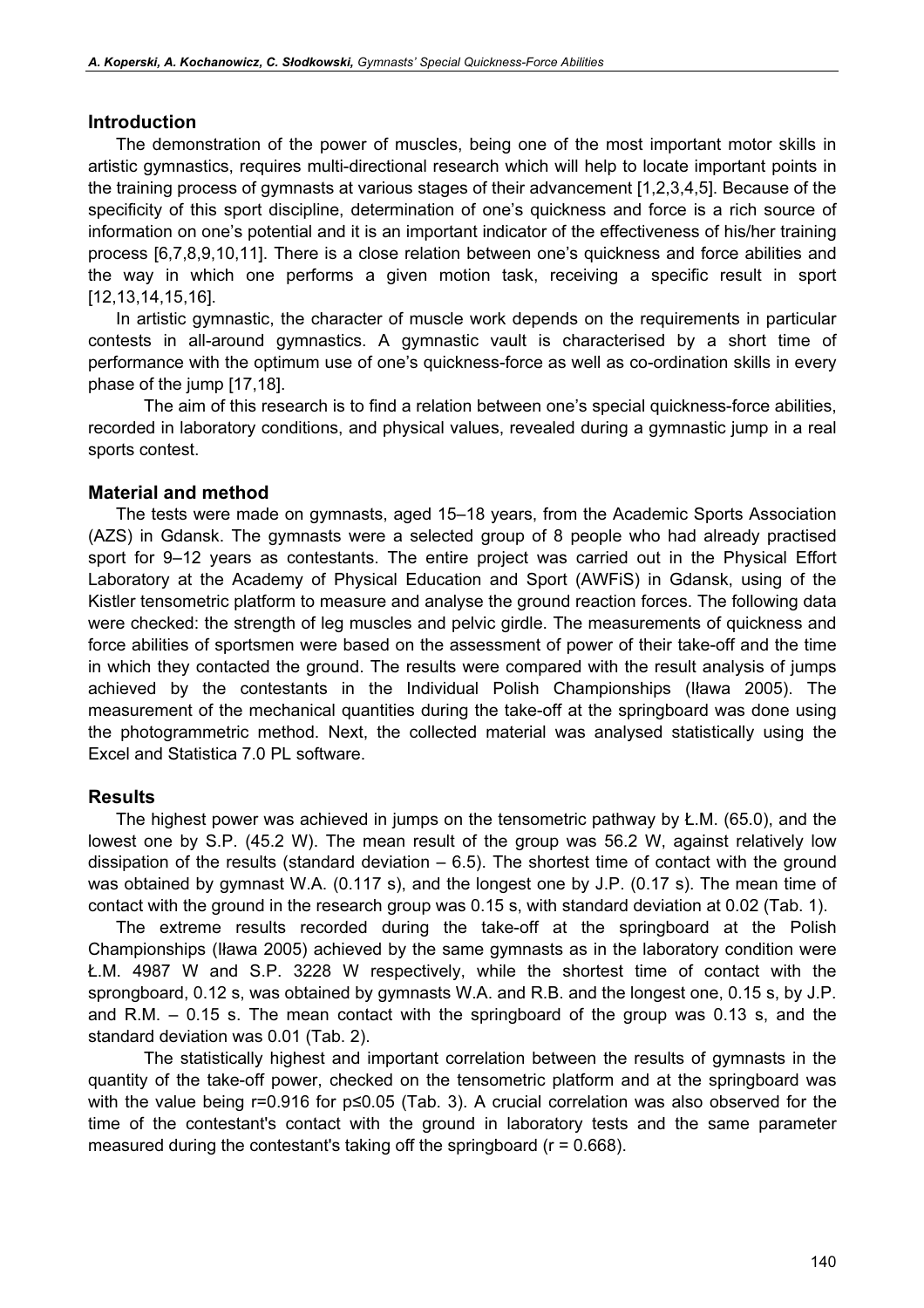|                                                  | Gymnasts' initials | Force of take-off [W] | Contact time with the ground [s] |  |
|--------------------------------------------------|--------------------|-----------------------|----------------------------------|--|
|                                                  | D. M.              | 56.2                  | 0.131                            |  |
| <b>J.P.</b>                                      |                    | 49.7                  | 0.170                            |  |
|                                                  | W.A                | 57.7                  | 0.117                            |  |
|                                                  | R.M                | 62.2                  | 0.166                            |  |
|                                                  | Ł. M               | 65.0                  | 0.152                            |  |
| T. K.<br>R.B                                     |                    | 59.3                  | 0.164                            |  |
|                                                  |                    | 54.0                  | 0.154                            |  |
|                                                  | S. P.              | 45.2                  | 0.147                            |  |
| <b>Mean results</b><br><b>Standard deviation</b> |                    | 56.16                 | 0.150                            |  |
|                                                  |                    | 6.47                  | 0.02                             |  |

Tab. 1. The results of gymnasts' take-off, considering the parameter of force and the contact time with the ground

Tab. 2. Physical values of the sportsmen's take-off on a springboard

| Gymnasts' initials        | Force of take-off [W] | Contact time with the<br>springboard [s] |  |
|---------------------------|-----------------------|------------------------------------------|--|
| D. M.                     | 4774                  | 0.13                                     |  |
| <b>J.P.</b>               | 3745                  | 0.15                                     |  |
| W. A                      | 3984                  | 0.12                                     |  |
| R.M                       | 4522                  | 0.15                                     |  |
| Ł. M                      | 4987                  | 0.13                                     |  |
| T. K.                     | 4310                  | 0.13                                     |  |
| R.B                       | 3960                  | 0.12                                     |  |
| S. P.                     | 3228                  | 0.14                                     |  |
| Mean results              | 4189                  | 0.13                                     |  |
| <b>Standard deviation</b> | 576.7                 | 0.01                                     |  |

Tab. 3. The correlation between laboratory results and physical values during the take-off from the springboard

| Kind of<br>research              |                                                | <b>Laboratory results</b> |                                           | Take-off from the springboard |                                                |
|----------------------------------|------------------------------------------------|---------------------------|-------------------------------------------|-------------------------------|------------------------------------------------|
|                                  | <b>Parameters</b>                              | Force of take-<br>off     | <b>Contact time</b><br>with the<br>ground | Force of take-<br>off         | <b>Contact time</b><br>with the<br>springboard |
| Laboratory<br>results            | Force of take-<br>off                          | X                         |                                           |                               |                                                |
|                                  | <b>Contact time</b><br>with the<br>ground      | $-0.115$                  | X                                         |                               |                                                |
| Take-off from the<br>springboard | Force of take-<br>off                          | 0.916                     | $-0.124$                                  | X                             |                                                |
|                                  | <b>Contact time</b><br>with the<br>springboard | $-0.241$                  | 0.668                                     | $-0.205$                      | X                                              |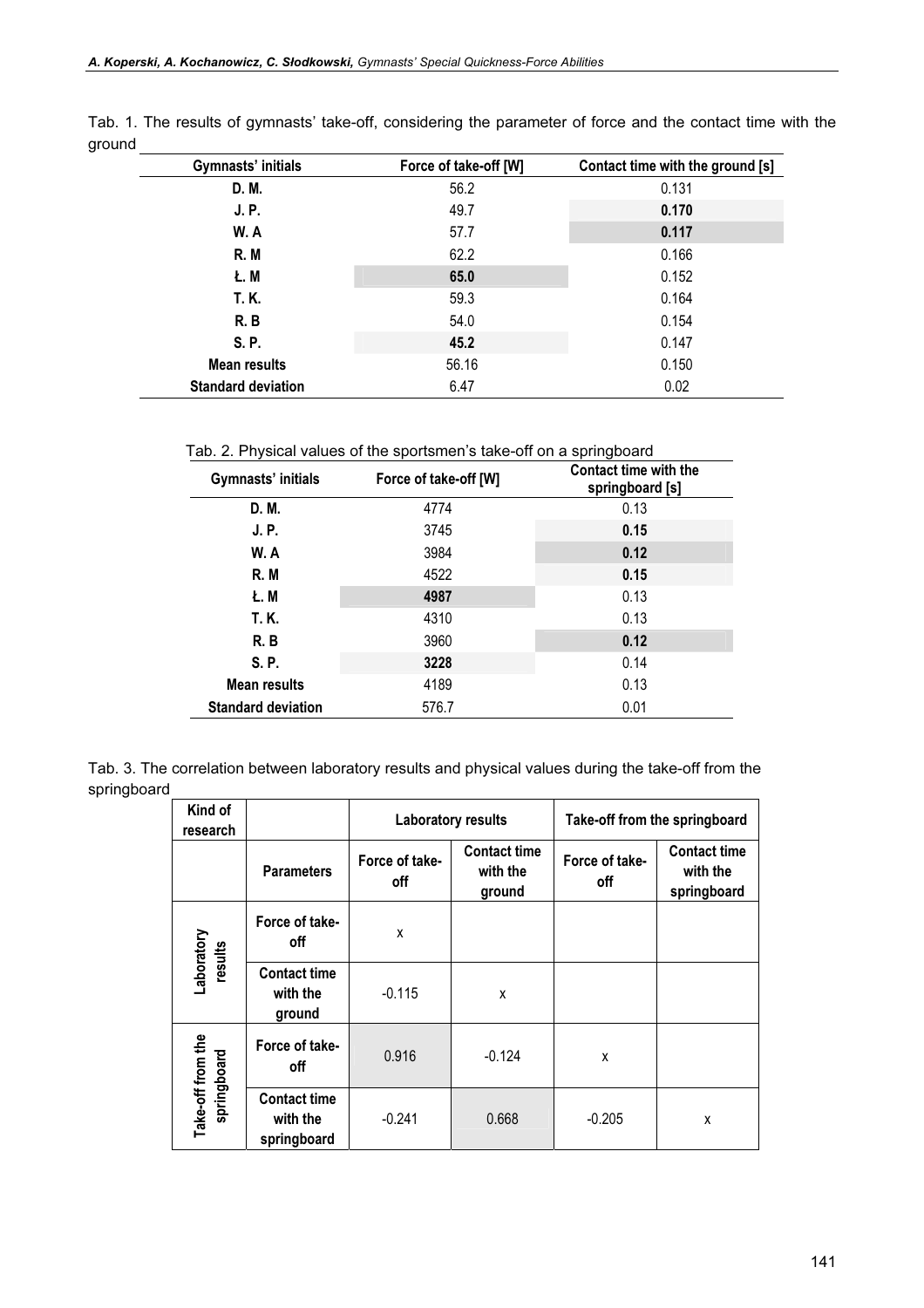#### **Discussion**

In special research attention was devoted to the relation between motor skills and technical preparation in the chosen all-around gymnastics [19,20]. In the opinion of Gaverdovskij and Smolevskij [1] quickness-force possibilities greatly decide about the quality and the effectiveness of learning gymnastic exercises. In the research conducted by Szot et al. [14] attention was paid to a high relation between the power of take-off from the springboard and from the gymnastic table with the height of the performed vaults. A. Kochanowicz et al. [17] define that the height level of technical preparation in gymnastic vaults depends, among others, on individual quickness-force abilities recorded in laboratory conditions.

The presented research has defined the level of quickness-force abilities of sportsmen and indicated the correlation between the take-off in laboratory conditions and the results during actual contests. The parameters of muscle work of the leg and hip area are strictly correlated with the power of the take-off on a springboard.

Similarly, a high interdependence was noted in laboratory tests, testing the time of a sportsman's contact with the ground. The above information can be used as a starting point for further search for more effective monitoring during training. Short laboratory tests of quicknessforce abilities on a tensometric platform can broaden the scope of special training of sportsmen, preparing them to the vault on a gymnastic table. However, in this case, all remaining aspects must be taken into account, including a recording and analysis of the training load, the level of one's advancement in sport practice and other components of contestants' training process.

#### **Conclusions**

- 1. The analysis of test results reveals a strict correlation between the level of one's abilities in quickness and force in laboratory conditions and physical values revealed during the takeoff from a springboard in an actual contest.
- 2. The measurement of the quickness-force abilities (the power of take-off) in laboratory conditions can be used as the measurement of the sportsmen's preparation for the gymnastic jump.

### References

- 1. Gaverdovskij JK, Smolevskij VM. Sportivnaya gimnastika [Sports gymnastics]. Moskva: FiS; 1979 [in Russian].
- 2. Karniewicz J, Kochanowicz K, Sawczyn S. Technika wykonania i metodyka nauczania gimnastycznych skoków przez konia [Technique and methodology of teaching gymnastic horse vault]. Gdańsk: AWF; 1993 [in Polish].
- 3. Kochanowicz K. Kompleksowa kontrola w gimnastyce sportowej [The comprehensive control in artistic gymnastics]. Gdańsk: AWF; 1998 [in Polish].
- 4. Sawczyn S, Kruczkowski D. Analiza porównawcza gimnastycznych programów szkoleniowych wybranych krajów świata na etapie przygotowania początkowego (8–12 lat) [A comparative analysis of training programmes applied in the chosen countries at the praparation stage]. In: Sydney 2000 – efektywność programów szkolenia w sporcie. Międzynarodowa Konferencja Naukowo-Metodyczna, Spała 24–26 listopada 1997 [Syndey 2000 – efficiency of training programmes in sport. International Scientific-Methodological Conference Spała 24–26 Nov. 1997]. Warszawa: PTNKF; 1997: 40 [in Polish].
- 5. Zasada M. Przygotowanie fizyczne i funkcjonalne gimnastyków w wieloletnim procesie treningowym [Physical and functional preparation of gymnasts in a many-year training process]. Bydgoszcz: Uniwersytet Kazimierza Wielkiego; 2007 [in Polish].
- 6. Arkayev LYa. Integralnaya podgotovka gimnastov (na primiere sbornoy komandy strany) [Integrated preapration of gymnasts (on a aexample of a state reprezentation]. PhD Dissertation. Moskva: IKF; 1994 [in Russian].
- 7. Cools AM, Geerooms E, Van den Berghe DFM, Cambier DC, Witvrouw EE. Isokinetic scapular muscle performance in young elite gymnasts. J Athl Train 2007; Oct–Dec;2(4):458-463.
- 8. Koperski A, Słodkowski C. Rozwój zdolności siłowych jako wskaźnik kształtowania mistrzostwa sportowego gimnastyków na etapie specjalnym [Development of strength skills as a coefficient of creating sports championship at a special stage]. In: Umiastowska D, editor. Aktywność ruchowa ludzi